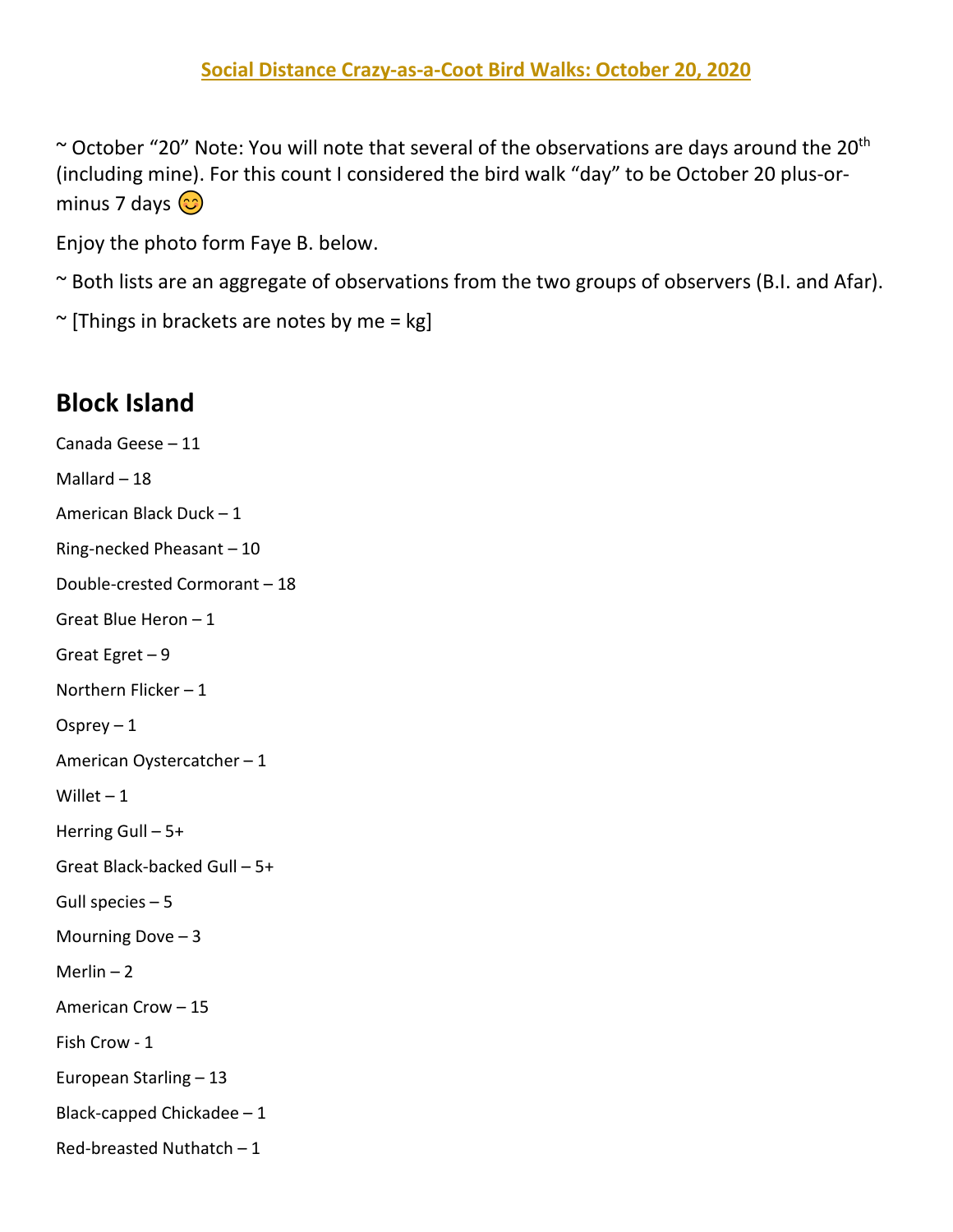White-breasted Nuthatch – 2 Carolina Wren – 6 House Wren – 5 Myrtle Warbler – 7, a.k.a. Yellow-rumped Warbler Song Sparrow – 3 Pine Siskin – 8

**From Afar** East Providence & Barrington, RI; Surry, NH; Eugene, WA; Sedbergh, England; Drangedal, Norway

Brant – 14 \*Grey Heron – 1 Great Egret – 1 \*Dipper – 1 Steller's Jay – 5 \*Great Tits – 30 \*European Blue Tits – 4 \*Willow Tits – 8  $*$ Coal Tits  $-3+$ Black-capped Chickadee – 5+ Bushtit – 6+ White-breasted Nuthatch – 3 \*Blackbird – 1 (*Turdus merulus*, a thrush) \*European Robin – 3+ Pine Siskin – 10+

**Anne Kurtz** – Oct.22, Seven adult pheasants (? 1 female, 6 males?) on my land this morning. Thrilled to see them.

**Erica Anderson** – Oct. 21, Eugene, Oregon. I didn't have a lot of time today to take a walk and the weather wasn't good until late afternoon. It turned sunny with blue skies and crisp autumn air. In the patches of sun it was still warm. Watched the feeders for a while, with White Breasted Nuthatches zooming in and out and chattering to the world about it. On the bird bath there was a tumble of bushtits taking a bath. They made a ball that seemed to almost roll in and out of the water, must've been about 6-8 at one time. Headed down to our field where I could hear a large flock of something chattering in the tree tops. The dog zoomed passed me and scared them up into the air. They were a huge flock of pine siskins that took off wheeling overhead against the blue sky and the golden leaves on the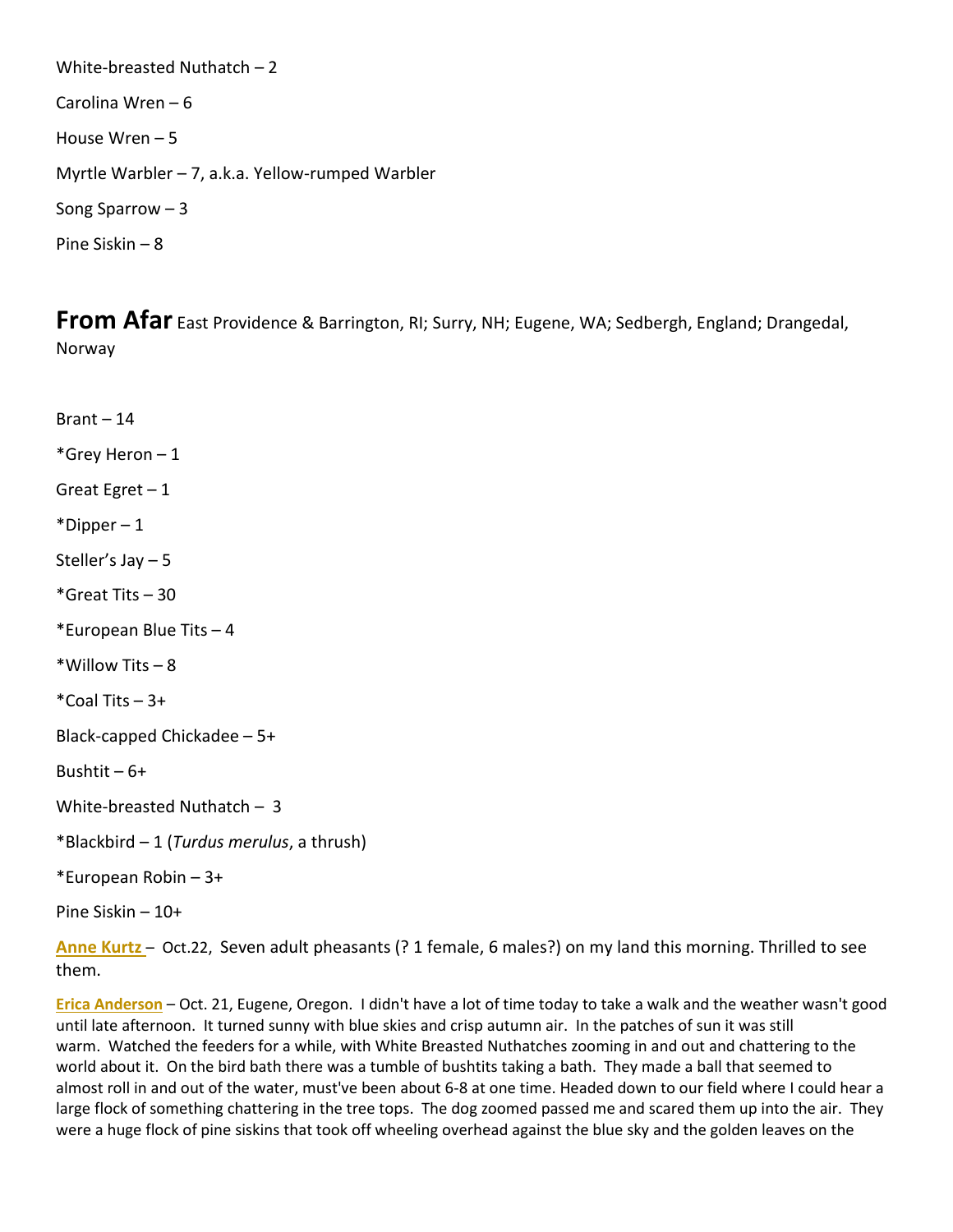trees. Just beautiful. So, short but very worth it! Bushtits 6+, White Breasted Nuthatch 3, Black Capped Chickadees 5+, Stellar Jays 5, Pine Siskin 10+

**Faye Benedict** – Oct.19 Here's the weather forecast for my place tomorrow. Temp is in C. Changed to studded tires today. Sorry I missed the last bird walk but maybe observations through my window tomorrow? The birds will be hungry in the cold snap. I have been enjoying the zoom walks, the recorded versions. Thanks for helping keep us in tune with nature in these weird and not so wonderful times. There is still lots to enjoy  $\circledcirc$ 

Oct. 20 Here is my bird report from a sunflower-seed birdfeeder in Drangedal, Norway. A half hour observation at 11- 11:30 am today. I started by cheating, going through the Birds of Europe book with all the maps to see what groups migrate and what stays. With snow on the ground the migrants should probably all be gone now - the wagtails, swallows, warblers, and others. The birdfeeder count (approximately, hard to estimate repeats): 30 great tits (Parus major, kjøttmeis), 4 lovely European blue tits (blåmeis, Cyanistes caeruleus, gets chased by the great tits), 8 willow tits (granmeis, Poecile montanus, fast bird, allowed to eat beside the great tits). Just when I was thinking that the most interesting thing about this bird walk was what was NOT there rather than what was there, a blackbird sails in and lands, plop, on the apple tree, and big chunks of snow fall onto the ground. I find out it is a blackbird (black thrush, Turdus merulus), not a starling, and that first year birds have dark bills like this one had. Blackbirds migrate so this is a straggler or one who doesn't get that he/she is supposed to migrate. I guess a few stay the winter on the coast but this is not the coast. I will keep you posted!

The attached watercolor [below] of great tits and blue tits is by one of my favorite local artists, Gunn Marit Sanden. All from here. best to all from Faye.

**Gail & Shorty Cahill** - Oct 20th Andy's Way (sun came out ) Hope not to late to add this, I keep forgetting to send [its never too late. Kg]. 1 Great Blue Heron, 1 Willet, 1 immature Oyster Catcher, 3 Crows, 5 Gulls, 10 Mallards [KG bailed out of this walk because of rain at her house in south part of Island, but minor drizzle and then sun for Gail & Shorty.]

**Josie Merck** – Oct. 22, Osprey flying overhead, off Corn Neck Rd.

**Kim Gaffett & Friends** – Oct. 22, foggy but beautiful walk at Andy's Way with Heather H., Nigel C., Cathy J., Susan M., Diane K., Socha C., Amy K., Gail & Shorty C., Josie M. Observation: DC Cormorant 18, Great Blue Heron 1, Great Egret 9, Mallards 8, Black Duck 1, RN Pheasant 1, Herring Gull 5+, GBB Gull 5+, A. Crow 12, Fish Crow 1, BC Chickadee 1, Carolina Wren 4, Myrtle Warbler 7, Song Sparrow 3, Pine Siskin 8.

**Laura Rosenzweig** – Oct. 13, Sedbergh, England. I don't think yesterday was an official Coot day but I wanted to let you know that I saw a grey heron and a dipper on the river as I was walking with Suki. The heron flew off but the dipper was as still as a stone. I thought it was a white splodge on a rock but it was just too perfectly white and round and as I got closer I saw it was a beautiful little bird. In the garden, the robins are filling their bellies with breadcrumbs and the coal tits returned last week too. I haven't been out and about looking for birds but I'm noticing their return to the garden. I think they've been elsewhere for the summer. I find it harder to see them now that they are mostly silent compared with the deafening spring chorus.

All of the leaves have dropped from my amelanchier (I think you said that was a relative of the Shad bush). They turn a beautiful burnished copper but don't stay long on the tree. We had to cut down three of our large ash trees recently as they are all suffering from Ash dieback disease which is ravaging this graceful native species up and down the country. I have two more that are looking decidedly ill if not already dead, and one that looks very healthy but I fear for its future. The birds will miss their perches and the squirrels will miss their 'bridge' but there is a lot more light at the bottom of the garden now and I plan to plant more fruit trees eventually.

**Stephanie Baute** – Surry, NH – Oct. 20. Thanks Kim! Yes relaxed is the word today although I had a pile of people at my feeder!!!

**Susan Matheke** – Oct.20. The fog is allowing me to get my bird list in promptly. This is a quick look in the early morning at Della's field, Dories Cove, and afternoon at Ball Farm. Although I much prefer our group walks, I am having to tunnel in and truly identify my sightings when I am alone. 2 nuthatch, white breasted, 1 red-breasted nuthatch, 5 house wren,